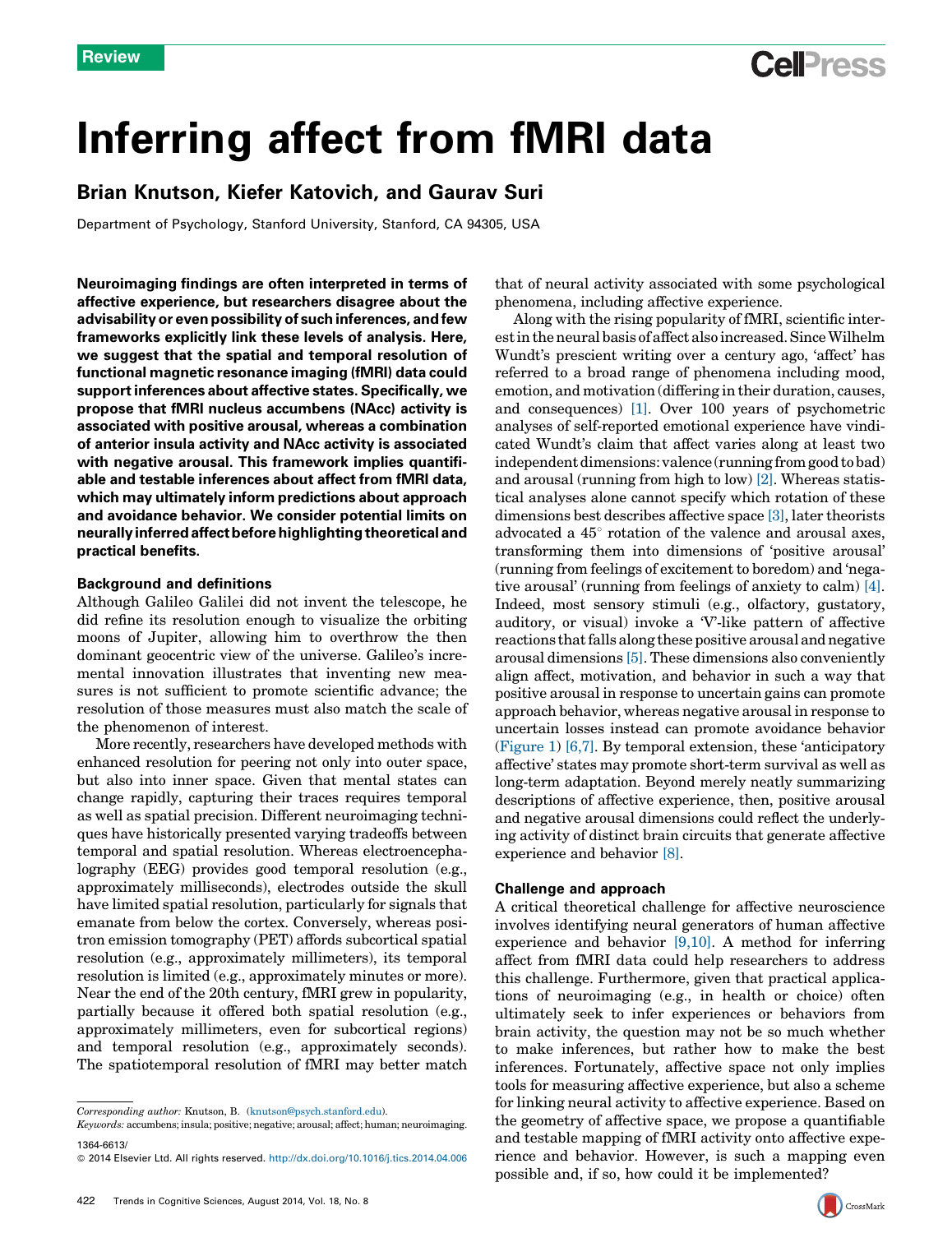<span id="page-1-0"></span>

Figure 1. An affective circumplex, emphasizing continua from positive arousal to approach and from negative arousal to avoidance.

Some have argued that mapping brain activity to affective experience constitutes a technically impractical or even conceptually impossible task. Technically, Poldrack [\[11\]](#page-6-0) suggested that the apparent lack of functional specificity of some brain regions limits inferences that can be drawn from their activity. Affective processes (e.g., arousal) may occur more generally than specific cognitive processes associated with symbolic representation (e.g., language production), and so appear in the context of many different tasks. Furthermore, by reducing the number of brain features and affective features under consideration, investigators can enhance inferential sensitivity and minimize potentially spurious findings. Conceptually, after reviewing failures of past neuroimaging studies to consistently associate human brain activity with emotional responses, Lindquist and colleagues [\[12\]](#page-6-0) recommended that scientists abandon attempts to link local brain activity to emotional experiences (see also [\[13\]](#page-6-0)). However, the spatial and temporal resolution of neuroimaging methods and the sophistication of analytic tools continue to improve with each passing year, and previous failures may merely reflect historical limitations in the resolution of designs, acquisition, and analyses.

Others have implicitly or explicitly endorsed affective inference from fMRI data. For instance, Singer et al. [\[14\]](#page-6-0) suggested that insular activity correlates with feelings of general arousal [\[14\],](#page-6-0) and Paulus and Stein [\[15\]](#page-6-0) more specifically argued for a role of the insula in the experience of negative arousal. Knutson and Greer [\[6\]](#page-6-0) further suggested that NAcc activity specifically correlates with positive arousal. Although these claims imply that inferring affect from fMRI data is possible, none have specified exactly how neural markers might combine to support affective inference.

Affective inference from fMRI data would ideally involve data acquisition at the appropriate spatial resolution and a matching temporal resolution. Deep brain stimulation and lesion findings in animals and humans suggest that activity in subcortical circuits generates affective experience and

behavior [\[9,16\]](#page-6-0). However, many fMRI studies have not implemented sufficiently focused design, acquisition, or analysis protocols to resolve activity in small subcortical circuits [\[17\].](#page-6-0) Furthermore, whereas affective states can shift on a second-to-second basis (possibly consistent with changes in neurotransmitter firing rates), most fMRI study designs and analyses lack sufficient temporal resolution to resolve these rapid changes in brain activity. Thus, most existing fMRI studies have not acquired neural data at sufficient spatial resolution or affect data at a matching temporal resolution. These mismatches in measurement may partially account for historically mixed results in studies that seek to infer affect from fMRI data.

To explore links between fMRI activity and affect, we focus here on anticipatory affect, which involves both arousal and valence, and which should ultimately promote approach or avoidance behavior [\[6\].](#page-6-0) Many (but not all) studies investigating anticipatory affect utilize monetary incentives, which enable investigators to distinguish between neural responses correlated with affective valence versus arousal. Some of these studies have also assessed brain activity in small subcortical circuits as well as attempted to probe affect on a second-to-second timescale.

#### Mapping fMRI data to affect

To infer affect from fMRI data, we propose three 'recipes' for: (i) acquiring and preprocessing fMRI data  $(Box 1)$ ; (ii)

#### Box 1. Extracting fMRI data

Although comprehensive summaries of standard fMRI analyses exist (e.g., [\[18\]\)](#page-6-0), extracting raw data from small subcortical regions requires special considerations that may deviate from typical analysis pathways, as detailed below.

#### Quality assurance

Given the small subject samples involved and high cost of fMRI, a few outliers can seriously corrupt statistical analyses (e.g., motion or spiking artifacts can introduce outliers that deviate by orders of magnitude). Even after motion correction, we recommend removing data in which the brain moves greater than half a voxel from one volume acquisition to the next, or censoring data that deviate from the average by more than three standard deviations [\[35\].](#page-6-0)

#### Derivation of percent signal change

Given that fMRI data produces arbitrary intensity units, only relative rather than absolute changes in activity (against a background of noise) can be inferred. To enhance the comparability of changes in activity between regions, after filtering the data to remove long temporal trends, one can calculate measures of 'percent signal change' by subtracting the average activity across an entire experiment in a given voxel from the activity at a given time point and then dividing by the average activity over time multiplied by 100.

#### Averaging and extracting activity

Based on previous meta-analyses of brain foci implicated in anticipatory affect (see above), one can specify 8-mm diameter spherical volumes of interest around NAcc (e.g.,  $x = \pm 10$ ,  $y = 10$ ,  $z = -2$ ) and anterior insula (e.g.,  $x = \pm 33$ ,  $y = 23$ ,  $z = -4$ ) foci in standardized space (e.g., Talairach space [\[6\]](#page-6-0)). In the event of individual differences in cortical localization, these volumes of interest can be adjusted in the right–left and superior–inferior planes to fit anatomical landmarks based on higher resolution colocalized structural scans (e.g., [\[36\]](#page-6-0)). Percent signal change can then be averaged within each volume of interest and then peak activity occurring 4–6 s after an event of interest can be selected (e.g., an incentive cue presented during the MID task).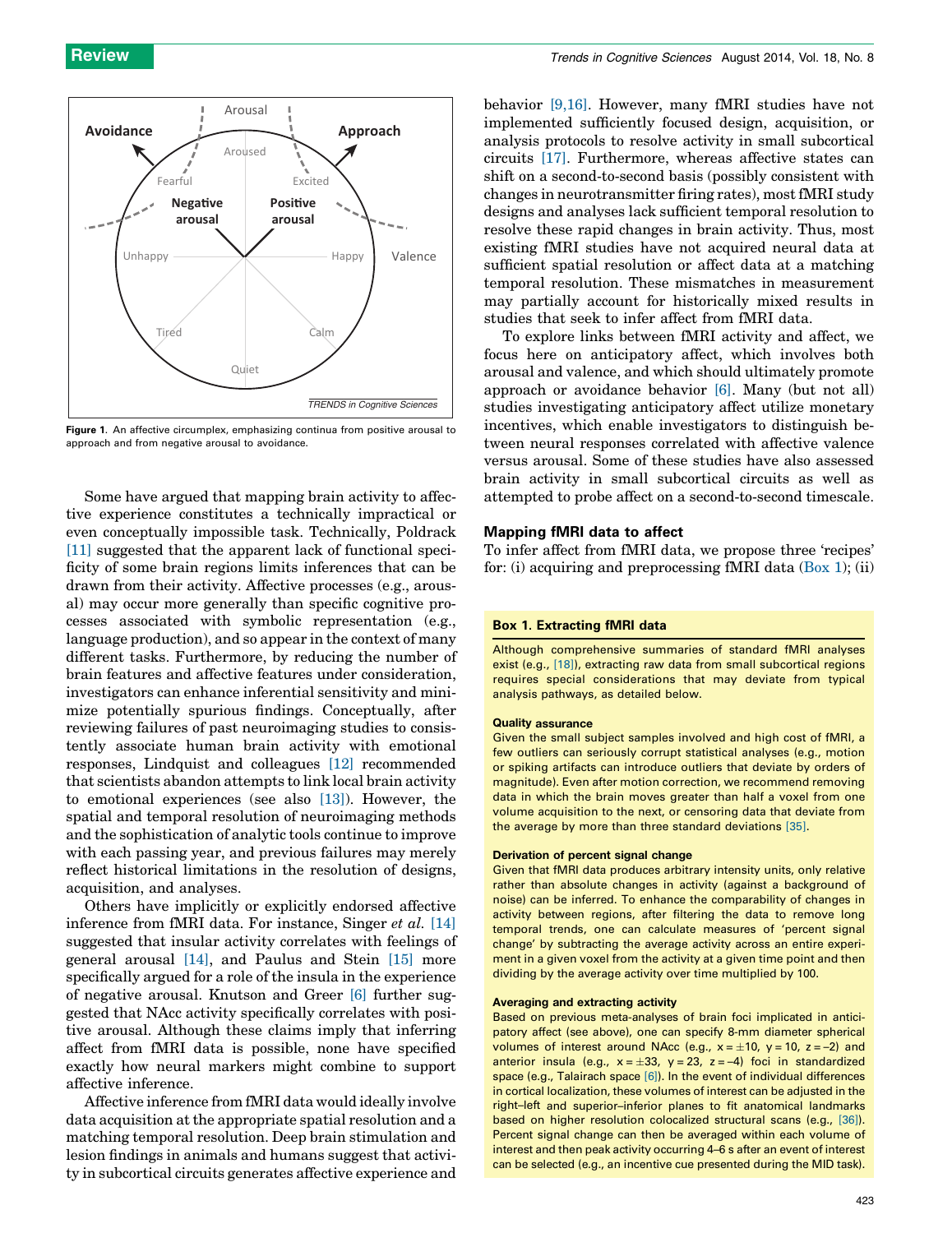#### Box 2. Measuring affective responses

The architecture of affective space implies independent dimensions of valence and arousal, which can arbitrarily be rotated. Quality assurance measures might include excluding data from subjects who report no affective variation across an entire range of experimental stimuli. To derive measures of positive arousal and negative arousal, we mean-deviate and rotate valence and arousal ratings as described below:

- (i) Mean-deviate valence and arousal ratings across stimuli within each subject;
- (ii) Project these ratings onto  $45^\circ$  rotated positive arousal and negative arousal axes as follows: positive arousal = (arousal +  $value$ )/sqrt(2); and negative arousal = (arousal – valence)/ sqrt(2).

Arousal and valence probes can be obtained either during an experiment or afterwards, in reference to specific experimental events. Instruction in the meaning and use of the ratings can improve comprehension (i.e., supplement). Acquiring arousal and valence ratings in response to several events for each subject can enhance interpretability and reduce response biases, because the raw ratings are initially converted to relative ratings within subject before transformation [\[27\].](#page-6-0) Note that, although these measures implicitly assume that affective experience can be accessed by conscious introspection, they do not assume that affect requires insight (similar to psychophysical studies of visual perception).

acquiring and preprocessing affect data  $(Box 2)$ ; and (iii) matching and inferring affect from fMRI data ([Box](#page-3-0) 3). All proposed transformational mapping schemes are informed by the geometry of affective space.

Methods for fMRI data acquisition and analysis continue to evolve. One popular analytic approach involves contrasting fMRI activity from different conditions across the entire brain to identify which regions show differential involvement [\[18\]](#page-6-0). Here, we instead adopt a more basic approach of identifying volumes of interest based on previous findings, followed by averaging and extracting raw data. Whereas some meta-analyses of fMRI studies may not have implicated coherent circuits in emotional categories (e.g., [\[12\]](#page-6-0)), others have clearly implicated a remarkably consistent set of brain regions in incentive anticipation. Specifically, several meta-analyses have implicated the NAcc and sometimes the medial prefrontal cortex (MPFC) in anticipation of gains, but the anterior insula and sometimes medial caudate in anticipation of losses as well as gains [\[6,19–22\]](#page-6-0) (e.g., Figure 2). Based on these findings, we first extract data from NAcc and anterior insula volumes of interest associated with incentive anticipation to map to anticipatory affect, thereby first reducing the number of features in the neuroimaging data [\(Box](#page-1-0) 1; MFPC and medial caudate data were also explored, but either failed to improve or degraded derived solutions, and so were not included).

Neuroimaging researchers understandably often pay closer attention to measurement of brain activity than to measurement of affect. Affect measurement minimally requires assessing valence and arousal (or rotations of these dimensions) in response to specific stimuli or events, either during or after an experiment. As with fMRI activity [\(Box](#page-1-0) 1), an individual's relative affective response to different experimental stimuli can be calculated by subtracting their averaged affective response across all items from their affective response to each item. Thus, relative



Figure 2. Meta-analytic results for activity in nucleus accumbens (NAcc; white circles) and anterior insula (black circles) during incentive anticipation. Activation likelihood estimate maps adapted from [Figure](#page-3-0) 3 in [\[21\]](#page-6-0) superimposed onto the affective circumplex [from right to left: positive minus negative subjective value (SV), positive subjective value, positive plus negative subjective value, and negative subjective value].

affective impact can be compared in a manner similar to relative regional brain activity in fMRI data (Box 2).

To link brain activity and affect, the most straightforward scheme might involve mapping two neural mechanisms directly onto two independent dimensions of affective space (for instance, NAcc to positive arousal and anterior insula to negative arousal). However, the combined meta-analytic evidence to date suggests a less separable (yet still tractable) mapping [\[6,19–22\]](#page-6-0). Whereas NAcc activity includes both valence and arousal components, thus potentially mapping onto positive arousal, anterior insula activity primarily carries an arousal component, thus only partially mapping onto negative arousal. However, given knowledge of the approximate relative position of the two brain activity vectors in affective space (e.g., an approximately  $45^{\circ}$  offset) and a few simplifying assumptions, these two spaces can be mapped to derive inferences about positive arousal and negative arousal by combining NAcc and anterior insula activity ([Box](#page-3-0) 3; [Figure](#page-3-0) 3).

#### Testing the mapping

Can the proposed mapping work in theory? Consistent with the anticipatory affect model, when humans playing the monetary incentive delay (MID) task anticipated large uncertain gains, they showed increased NAcc and anterior insula activity and reported experiencing increased positive arousal, but when they anticipated large uncertain losses, they only showed increased anterior insula activity and reported experiencing increased negative arousal [\[6\]](#page-6-0). Applying the proposed transformations to changes in fMRI activity typically observed in the MID task ([Box](#page-3-0) 3), if gain cues increase NAcc activity by 0.1% and also increase anterior insula activity by 0.1%, then neurally inferred positive arousal increases by 1 point, whereas inferred negative arousal increases only by 0.20 points (see 'A' in [Figure](#page-3-0) 3).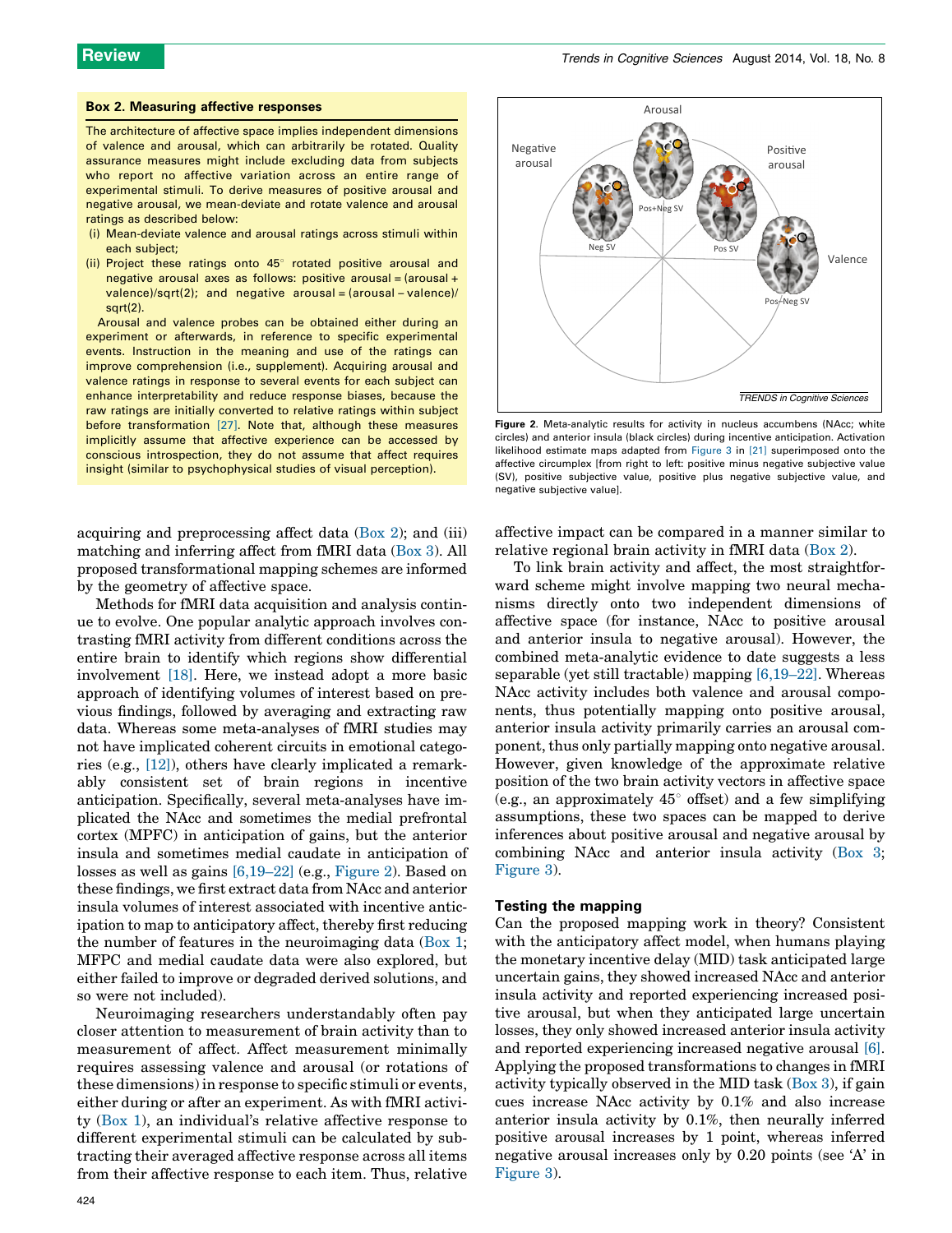#### <span id="page-3-0"></span>Box 3. Mapping fMRI data to affect

We seek to infer positive arousal and negative arousal from NAcc and anterior insula activity. Assuming that NAcc activity maps onto positive arousal and that anterior insula activity maps onto general arousal, and multiplying by an arbitrary scaling factor (here,  $k \sim 10$ ) to scale from percent signal change to rating points suggests the following transformations:

- (i) neurally inferred positive arousal = NAcc activity  $*$  k;
- (ii) neurally inferred negative arousal = (Anterior insula activity (NAcc activity/sqrt(2))/sqrt(2)) \* k

Note that, because anterior insula activity maps onto general rather than negative arousal, a component of NAcc activity is subtracted from anterior insula activity to derive neurally inferred negative arousal. Thus, the transformations remap neural activity on valence and arousal dimensions to positive arousal and negative arousal dimensions via projection. Although a 45° rotation is initially assumed, angular parameters could be empirically tested and modified on the basis of future findings to accommodate greater or lesser degrees of rotation (e.g., [\[37\]](#page-6-0)). If brain and self-report data are acquired at a similar temporal resolution, the fit of neurally inferred affect to self-reported affect could be compared across experimental conditions, either relative to chance or an existing benchmark (e.g., using classification and cross-validation techniques).

Do the proposed transformations map onto experimental findings? Data drawn from 12 healthy young subjects who completed the MID Task (age range = 20–50 years) provided both cue-elicited brain activity and cue-elicited affect ratings (data for this subsample were drawn from a larger published lifespan sample described in [\[23\]](#page-6-0)). During the MID task, subjects saw cues indicating that they could gain or lose US\$0.00, US\$1.00, or US\$5.00 by responding to a subsequent rapidly presented target with a button press. fMRI activity was extracted from NAcc and anterior insula volumes of interest 6 s after the presentation of each cue and averaged by cue type, whereas affect ratings in response to each cue type were acquired immediately following the experiment.

Replicating patterns of brain activity previously observed in the MID task  $[6,21]$ , anticipation of large gains increased NAcc activity (relative to the nonincentive conditions;  $P < 0.01$ ), whereas anticipation of both large gains and large losses increased anterior insula activity relative to the nonincentive conditions  $(P < 0.05)$ . For affective ratings, anticipation of large and medium gains increased positive arousal relative to the nonincentive conditions  $(P<0.01)$ , whereas anticipation of large and medium losses increased negative arousal relative to the nonincentive conditions ( $P < 0.05$ ). fMRI activity was then transformed into neurally inferred affect (using the functions described in Box 3). For neurally inferred affect, anticipation of large gains increased inferred positive arousal relative to the nonincentive conditions  $(P < 0.01)$ , whereas anticipation of large losses increased inferred negative arousal relative to the nongain  $(P < 0.05)$  but not the nonloss condition, approximating patterns observed in affect ratings (i.e., black versus gray lines in [Figure](#page-4-0) 4). Finally, across conditions, nonparametric permutation tests ( $n = 100000$  repetitions) revealed a significant association of neurally inferred positive arousal with rated positive arousal (slope =  $0.58, P < 0.05$ ), as well as a trend towards an association of neurally inferred negative arousal with rated negative arousal (slope = 0.29,  $P < 0.10$ ) across conditions [\(Figure](#page-4-0) 4).



Figure 3. Neurally inferred positive arousal and negative arousal from nucleus accumbens (NAcc) and anterior insula (Ant Ins) activity.

#### Concluding remarks and implications

The proposed mapping of fMRI data to affect produces interpretable initial results when applied to ideal as well as actual group data. The goal of this preliminary mapping is not to provide a comprehensive or final scheme, but rather an initial step towards inferring affect from fMRI data. Here, rather than pursuing a 'broad' account across any single level of analysis (e.g., chemistry, fMRI activity, affect, or motivated behavior), we instead seek to establish a few 'deep' links between adjacent levels of analysis (i.e., fMRI activity and affect). Once established, these links can then be enriched and elaborated in terms of breadth within each level of analysis as well as in terms of depth across multiple levels of analysis (e.g., [Figure](#page-5-0) 5). If the proposed links replicate and generalize, they could lay a foundation for inferring affect from fMRI data. However, validating such a mapping first requires a framework that generates quantifiable, directional, and testable predictions.

The relatively straightforward mapping from NAcc activity to positive arousal has been described in several studies (reviewed in [\[6\]\)](#page-6-0). This mapping suggests that affect arises during anticipation of uncertain incentives, and not just in response to incentive outcomes, therefore moving beyond consequentialist theories by indicating that neural mechanisms generate affect during anticipation as well as in response to outcomes [\[24\].](#page-6-0) Given that anticipatory affect can occur before choice, associated neural markers may best predict eventual choice. The link between subcortical activity in the NAcc and positive arousal further implies that some affective states may be conserved across mammalian species and development, and need not invoke reflective processes associated with higher cortical input (e.g., [\[13\]\)](#page-6-0). Consistent with this line of reasoning, dopamine (but not norepinephrine) selectively innervates anterior parts of the NAcc and its synaptic availability fluctuates on a second-to-second basis. Dopamine release has been speculated to increase NAcc fMRI activity [\[25\]](#page-6-0), a prediction that can now be directly evaluated with new neuroscience tools (e.g., optogenetics [\[26\]](#page-6-0)).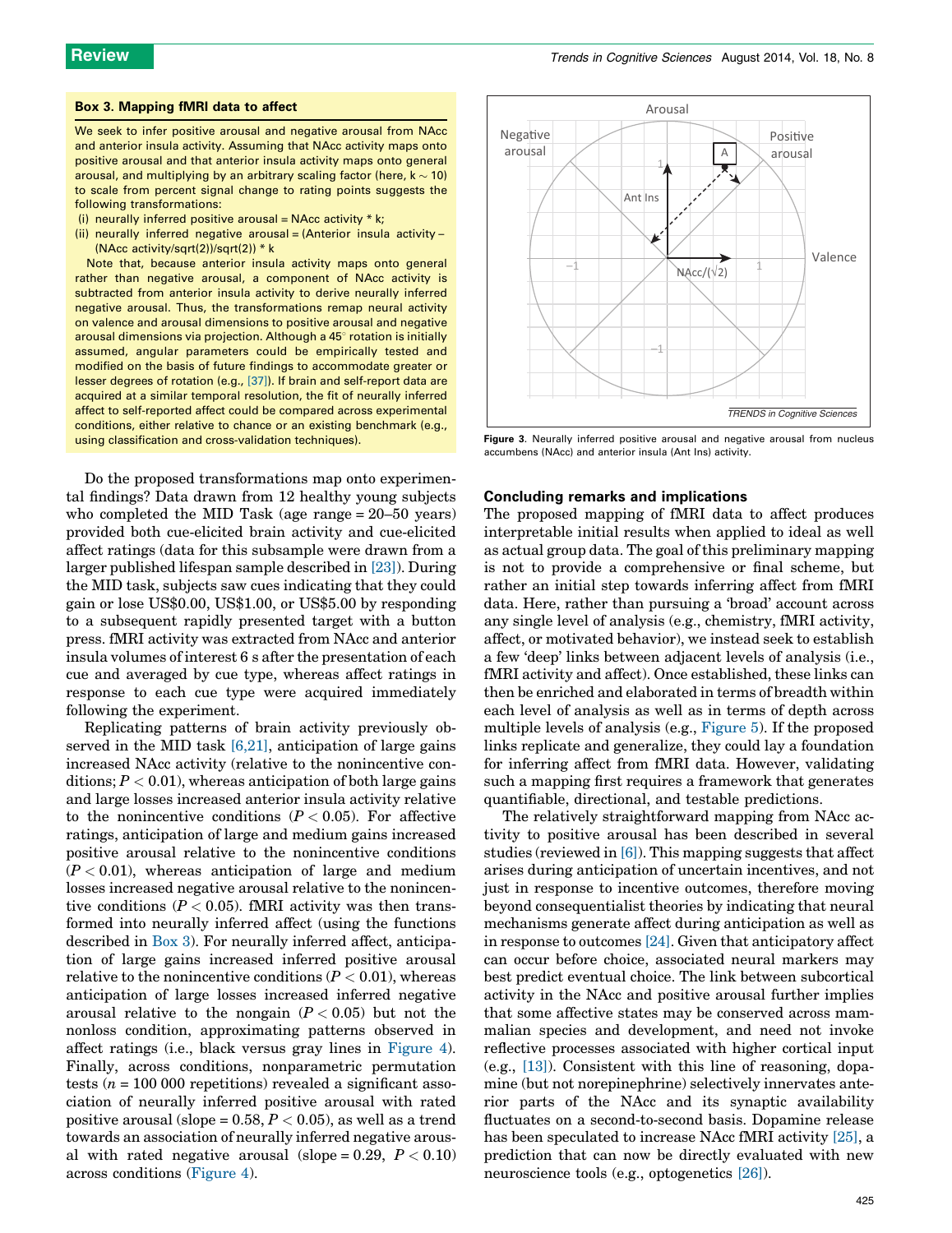<span id="page-4-0"></span>

**Figure 4**. Neurally inferred versus rated affect (*n* = 12; mean  $\pm$  SEM; lines indicate significantly different conditions), and associations of neurally inferred with rated affect across incentive conditions. Abbreviations: NA, negative arousal; PA, positive arousal.

The mapping from anterior insula activity to negative arousal is less straightforward. As suggested by metaanalytic findings (and to the surprise of many researchers), localizing fMRI activity strictly associated with negative arousal has proven more elusive than that associated with positive arousal. This more ambiguous mapping may result from either conceptual factors (e.g., greater diversity in highly arousing negative emotions) or physiological factors (e.g., involvement of more diverse neurotransmitters and target regions), or both. Regardless, by assuming partial independence of the projections of anterior insula and NAcc activity onto affective space, fMRI activity from these regions might still support inferences about negative arousal ([Figure](#page-5-0) 5). Unlike the anterior NAcc, the anterior insula is innervated by both dopamine and norepinephrine, both of which likely vary from second to second. Extending the previous logic, release of both dopamine and norepinephrine may account for increased but nonspecific anterior insula fMRI activity observed during anticipation of gains and losses [\[6\]](#page-6-0).

Activity from other brain regions commonly associated with affective responses (e.g., amygdala or prefrontal cortex) do not as reliably appear in meta-analyses of fMRI activity during incentive anticipation, and activity extracted from these regions did not improve affective inferences using the current scheme, but nonetheless deserve future exploration. Other small subcortical regions may have more direct roles in generating negative arousal, but have historically been difficult to visualize with fMRI (e.g., the ventromedial hypothalamus and periaqueductal gray), and these also deserve further scrutiny.

The proposed mapping raises a host of possibilities for development. With respect to fMRI activity, activity from other regions (mentioned above) could be added to augment existing predictions. For instance, regions involved in value integration (e.g., the medial prefrontal cortex  $[27]$ ) or reflection (e.g., the dorsal medial prefrontal cortex [\[28\]\)](#page-6-0) might directly or indirectly influence links between fMRI activity and affect. New multivariate techniques could also be used to determine whether patterned activity or altered connectivity provides additional information about affect (e.g., [\[29\]](#page-6-0)). Spatial and temporal noise can corrupt fMRI data, and so analyses using new feature selection algorithms with noise penalties might improve neural inferences about affect (e.g., [\[30\]\)](#page-6-0). Beyond group inference, the power of the proposed scheme to illuminate individual differences could also be explored. Perhaps most importantly, the proposed mapping must be generalized to other scenarios (e.g., affective responses to outcomes), and tasks that evoke less specific and controlled shifts in affect.

Opportunities also exist for improving the measurement of affect. Assessment of self-reported affect often requires trading semantic coverage (e.g., number of items) against temporal precision (e.g., density of items). By using dimensional probes, investigators can briefly survey most of affective space with just two strategically chosen items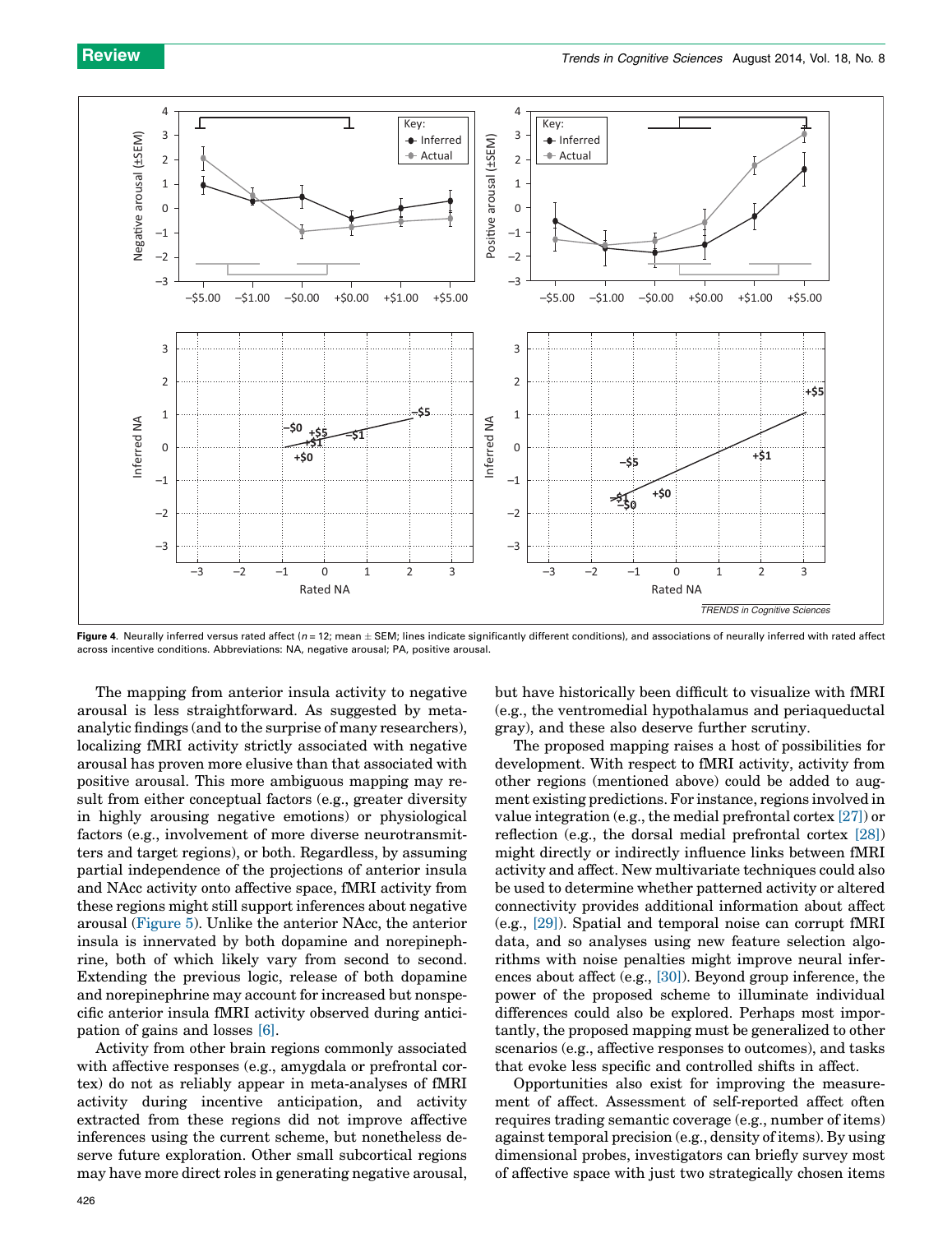<span id="page-5-0"></span>

Figure 5. Proposed mapping of constructs across levels of analysis (ascending levels from inner to outer include neurochemistry, functional magnetic resonance imaging activity, affective experience, and motivated behavior). Abbreviations: AIns, anterior insula; DA, dopamine; NA, negative arousal; NAcc, nucleus accumbens; NE, norepinephrine; PA, positive arousal.

(see also [\[31\]](#page-6-0)). Interrupting subjects during an affectively engaging task, however briefly, may still alter existing affect. Furthermore, humans may fail to accurately report past affective experiences for several reasons, including but not limited to: failing to pay attention; forgetting what was experienced; reporting a different intervening affective state; reconstructing experience based on scripts or rules; being unwilling to report socially undesirable experiences; or a simple lack of reflective capacity. Fortunately, rapidly probing affect in response to relevant events can minimize some of these problems, as can comparing affective responses across several different events. Perhaps most importantly, investigators should seek to match the temporal specificity of affect probes to that afforded by fMRI data.

Although the current scheme links brain activity in a constrained set of regions to affect, it does not yet extend to dynamic changes in affect or more specific emotions. However, once static mappings are established, they could be temporally extended to track 'affect dynamics' online [\[32\]](#page-6-0), which might provide information about the trajectory and duration of affective episodes. Whereas researchers have traditionally thought of emotions as points in affect space, affect dynamics might provide richer tools for describing affective or emotional episodes (e.g., sufficient movement up and to the left might imply anxiety, movement straight to the left might imply anger, and movement down and to the left might imply sadness). Affect dynamics could also inform researchers about not only momentary changes in affect, but also individual differences in affective trajectories over time, with potential implications for diagnosing and tracking psychiatric symptoms.

Mapping fMRI activity to affect could yield both theoretical and practical benefits. Theoretically, such a mapping could make affective inference from fMRI data more

testable and quantitative. Mappings may also resolve currently conflicting interpretations of fMRI data. For instance, researchers have debated about whether NAcc activity reflects valence or salience (which could be reframed as arousal; e.g., [\[33\]\)](#page-6-0). The current scheme implies that NAcc activity reflects both valence and arousal, and additionally suggests the novel prediction that NAcc activity can vary independently of negative arousal (e.g., feelings such as anxiety and tension). Furthermore, because fMRI activity changes from second to second, affective inference from fMRI activity might offer a glimpse into dynamics of affect that have historically eluded measurement. One interesting challenge involves the possibility that fMRI activity might in some cases provide a more accurate index of affective responses than self-report. Given that positive arousal aligns with approach behavior and negative arousal aligns with avoidance behavior, affective inference should extend not only to self-reported affective experience, but also to eventual behavior. Practically, mapping fMRI activity to affect could complement existing self-report measures of affective experience. As people primarily visit psychiatrists due to a lack of excitement or an excess of distress, these tools might prove useful for predicting psychiatric diagnoses and monitoring therapeutic progress. Additionally, because subjective reactions rather than objective perceptions drive behavior, these tools may prove useful for understanding which features of a proposition most powerfully motivate choice (e.g., to make a purchase or investment). Thus, principled inferences could help realize the potential of affective neuroscience to improve human health and well-being.

For Galileo, matching the resolution of his method (the telescope) to the phenomenon of interest (the movement of Jupiter's moons) yielded a scientific breakthrough. Although scientists do not yet know the best resolution for linking brain activity and affect, research suggests that second-to-second changes in the activity of small subcortical circuits powerfully and unconditionally elicit affective behavior [\[34\].](#page-6-0) By matching the resolution of neural and affective measures, researchers can begin to map links between brain activity and affect in humans. In the future, scientists may track affect dynamics with the same facility that astronomers traced the trajectories of moons through outer space, with similarly revolutionary consequences for our understanding of inner space.

#### Acknowledgments

We thank Christian Buchel, Jeanne L. Tsai, Charlene C. Wu, and two anonymous reviewers for suggestions on previous drafts, as well as Jonathan E. Taylor for statistical consultation. This work was supported by a FINRA Investor Education Foundation Grant and a Bio-X seed grant to B.K.

#### **References**

- 1 Wundt, W. (1897) Outlines of Psychology, Wilhelm [Engelmann](http://refhub.elsevier.com/S1364-6613(14)00100-4/sbref0005)
- 2 Russell, J.A. (1980) A [circumplex](http://refhub.elsevier.com/S1364-6613(14)00100-4/sbref0010) model of affect. J. Pers. Soc. Psychol. 39, [1161–1178](http://refhub.elsevier.com/S1364-6613(14)00100-4/sbref0010)
- 3 Yik, M.S.M. et al. (1999) Structure of [self-reported](http://refhub.elsevier.com/S1364-6613(14)00100-4/sbref0015) current affect: [integration](http://refhub.elsevier.com/S1364-6613(14)00100-4/sbref0015) and beyond. J. Pers. Soc. Psychol. 77, 600–619
- 4 Watson, D. and Tellegen, A. (1985) Toward a [consensual](http://refhub.elsevier.com/S1364-6613(14)00100-4/sbref0020) structure of mood. Psychol. Bull. 98, [219–235](http://refhub.elsevier.com/S1364-6613(14)00100-4/sbref0020)
- 5 Bradley, M.M. et al. (2001) Emotion and [motivation](http://refhub.elsevier.com/S1364-6613(14)00100-4/sbref0025) I: defensive and appetitive reactions in picture [processing.](http://refhub.elsevier.com/S1364-6613(14)00100-4/sbref0025) Emotion 1, 276–298